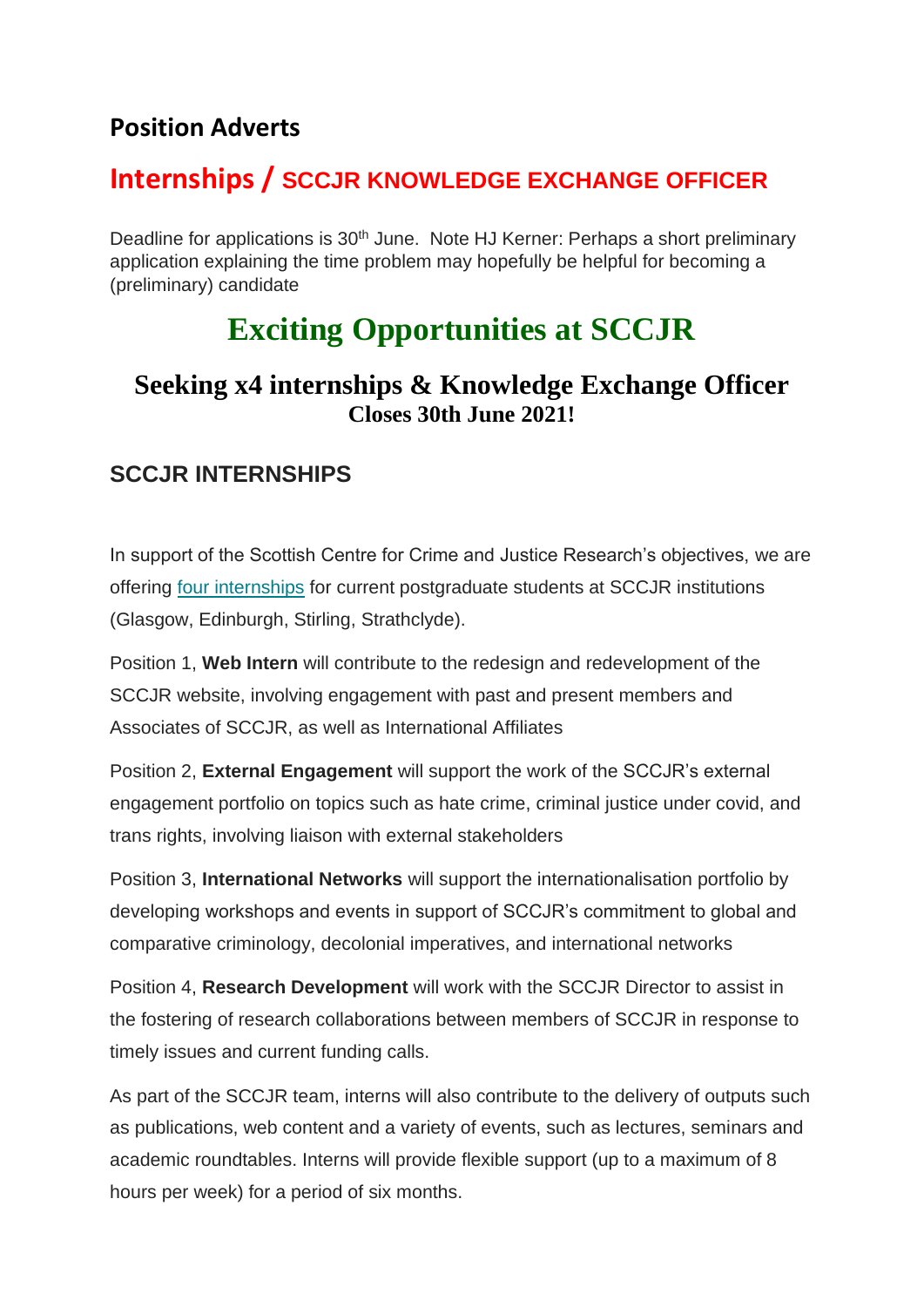These posts are part time (7 hours per week) and is fixed term until 1st February 2022. Please apply by 30<sup>th</sup> June by [completing the application process](https://sipr.us4.list-manage.com/track/click?u=4b4960bc66cb5af84fb443141&id=3cae92a56c&e=386ab1744d) on the University of Glasgow's website.

#### **++++++++++++++++++++++++++++++++++++++++++++++++++++++++++++++++**

## **SCCJR KNOWLEDGE EXCHANGE OFFICER**

Deadline for applications is 30<sup>th</sup> June

The [Knowledge Exchange Officer](https://sipr.us4.list-manage.com/track/click?u=4b4960bc66cb5af84fb443141&id=364333b07f&e=386ab1744d) will be responsible for developing and embedding knowledge exchange and impact activities across SCCJR and will seek to maximise the Centre's engagement with non-academic audiences and research users to create opportunities for impact. The role includes creating and maintaining a wide-ranging impact portfolio, ensuring strategic alignment with the Centre's wider objectives. The role demands a highly flexible and responsive approach given the complexity and time-sensitivity involved in managing both internal and external relationships in a professional manner.

The post will be particularly responsible for managing the external relations of the Centre, building strong productive relationships with non-academic partners, raising funds to support impact-related activities, develop and implement KE strategy in line with University values, line manage interns to ensure the production of timely and relevant outputs; and maintain a strong sense professional development to fulfil new requirements of the role as they emerge.

The post includes working with research and KE staff in SCCJR and with external stakeholders from academia, the public, private and third sectors. The KE Officer's work will involve sustaining existing partnerships as well as identification of new external partners and potential research users, with the aim of developing relationships resulting in new collaborative activities which deliver real-world impacts. The post will also require the post holder to manage budgets on specific projects and line manage temporary members of staff such as interns.

The role is 0.6FTE, Grade 6. Deadline for applications is 30th June. [https://www.jobs.ac.uk/job/CGK530/sccjr-knowledge-exchange-officer](https://sipr.us4.list-manage.com/track/click?u=4b4960bc66cb5af84fb443141&id=f36c85c533&e=386ab1744d)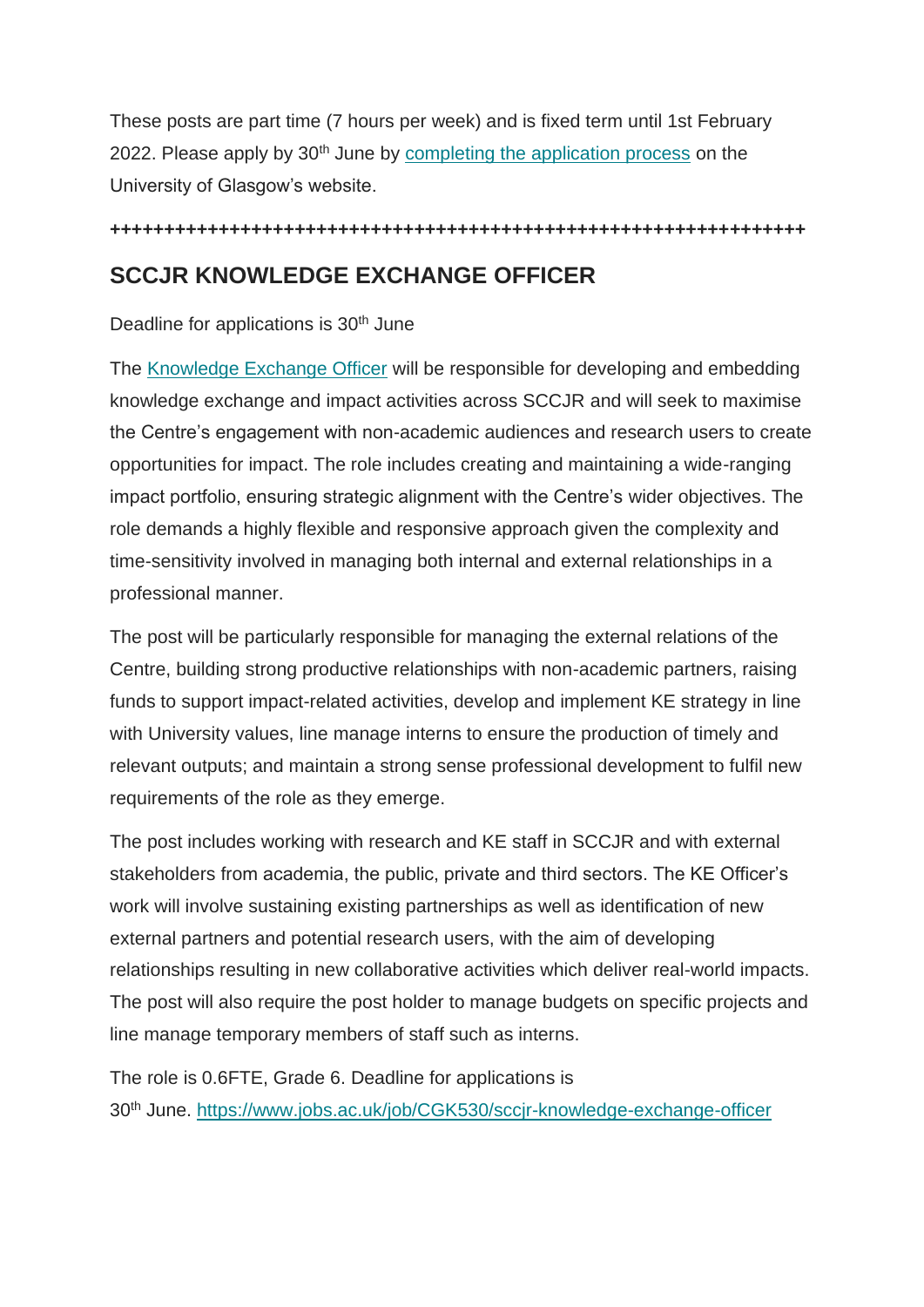**++++++++++++++++++++++++++++++++++++++++++++++++**

# **University of Brighton**

## Lecturers in Criminology x2

### **School of Applied Social Science**

**Location:** Brighton - Falmer **Salary:** £35,845 to £42,792 per annum **Closing Date:** Sunday 11 July 2021 **Reference:** HA3181-21-173

This is a fantastic opportunity for you to join a dynamic group of Criminologists and to bring expertise that will add to and complement the critical and applied orientation of our team and the ongoing development of our programme. We are looking to appoint 2 full-time permanent posts and in addition we are seeking to cover short term periods of research leave.

In order to be successful in these roles, you will be able to demonstrate a sound commitment to excellence in teaching and an innovative approach to delivering the Criminology curriculum. We expect you to be able to teach research methods, have a good (1 or 2:1) first degree, in Criminology or a related/combined Social Science discipline, and preferably a PhD (or nearly completed).

These are 2 permanent, full-time posts to start in September 2021 and job sharers are welcome to apply.

We are committed to diversifying the racial and ethnic profile of our community, and especially welcome applications from Black, Asian and minority ethnic candidates. We are seeking colleagues who have an understanding of equality, diversity and inclusion and how these principles can be applied in HE settings. We value selfawareness, in terms of understanding candidates' own culture, identity, biases, prejudices, power, privilege and stereotypes, as well as a willingness to challenge practices that present barriers to different groups.

In return, the University offers a wide range of benefits, such as a generous annual leave package, including time off over the Christmas period, as well as travel loan schemes.

We anticipate interviews are likely to take place week commencing 9<sup>th</sup> August 2021.

Informal enquiries can be made to Matt Follett at: M.A.Follett@brighton.ac.uk

[Email details to a friend](https://jobs.brighton.ac.uk/EmailFriend.aspx?ref=HA3181-21-173)

**Further details:** [Job Description](https://jobs.brighton.ac.uk/Upload/vacancies/files/7730/Lecturer%20in%20Criminology%20-%20June%2021%20(1).docx)